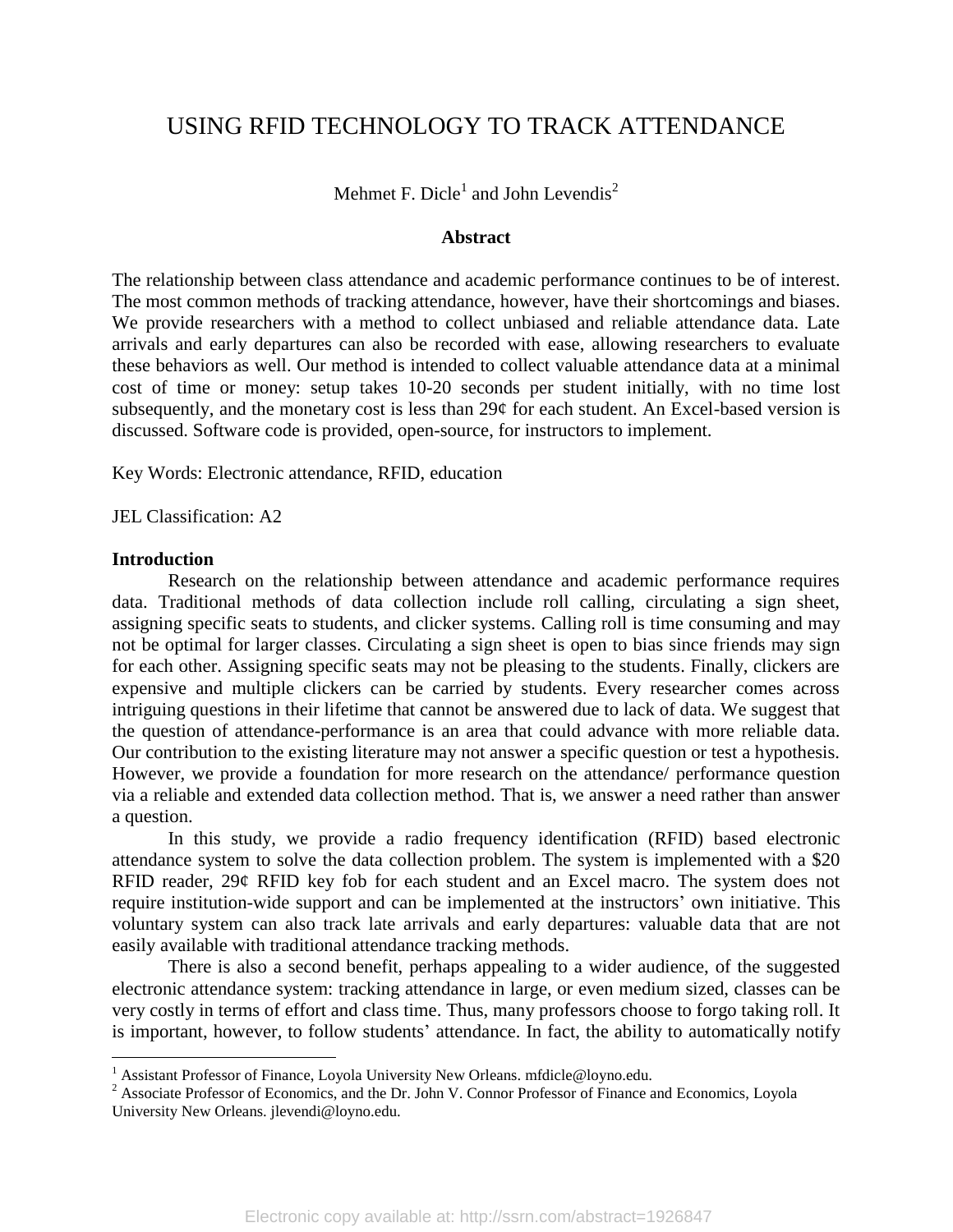students of their attendance habits could contribute to their presence in class. There are other reasons to keep records of attendance. For instance, many universities require it for athletic participation. Furthermore, US Federal law requires that instructors take attendance in order to verify that students are not fraudulently using student-loans.

Northern Arizona University (NAU) has implemented an eighty five thousand dollar electronic attendance system to improve student attendance and retention rates (Kraker, 2010). Ryman (2010) reports that the NAU system uses sensitive readers that do not require the IDs to be removed from students' wallets. This feature creates tension with the student body for fear of invasion of privacy. The concern is the potential surveillance of students' every movement through readers placed around campus. Thus far, unlike NAU, we have never had a complaint about our electronic attendance system. Instead, our university's student run newspaper published an article about this "beneficial" technology with a "fruitful future", commending the implementation of the new system. (The citation is suppressed to ensure anonymity during the review process).

In this study, we initially provide a brief literature review about the benefits of classroom attendance. The system is explained in detail within the subsequent section. This is followed by the results of a student questionnaire. Concluding remarks are provided with the final section. The survey questionnaire is provided as part of the appendix, as are some comments from other professors who helped pilot our attendance system.

#### **Literature Review**

 $\overline{a}$ 

The correlation between attendance and performance seems now to be beyond dispute.<sup>3</sup> The question of causation is still being investigated. One possibility is that when students attend class, they learn more, and therefore earn higher grades. Another possibility is that good students tend to get better grades, but that they also tend to come to class. That is, the relevant variable is the students' unobserved characteristic--their seriousness of purpose, for example. As it is an unobserved confounding variable, its impact becomes reflected in the regression parameters of the variables with which it is correlated.

Most recent studies attempt to control for student unobservables. Some, such as Romer (1993), do so by including variables that are correlated with student attitudes. Others, such as Davedoss and Foltz (1996), estimate a two-stage IV model. Still others estimate panel models (ex. Rodgers, 2001; Stanca, 2006).

One of the best-structured studies of attendance/performance is by Marburger (2001). He considers that it is unlikely that smartness varies with the type of economics question that students answer correctly. Marburger kept track of each lecture topic for each day. He then checked to see whether students were more likely to miss questions related to that topic when they missed that particular lecture. Even after controlling for additional student fixed-effects, he found that this was, indeed the case: attending lecture makes one more familiar with the material, and therefore more likely to correctly answer questions about that material.

Marburger (2006) builds on his earlier (2001) study to examine the effect of mandating attendance. Marburger (2006) finds that students are more likely to answer questions related to material that was discussed on days they attended. Marburger finds that sections that have mandatory attendance policies, and those that do not, have similar attendance rates at first, but

<sup>3</sup> See, for example, Bratti and Staffolani (2002); Chan *et al*. (1997); Davedoss and Foltz (1996); Durden and Ellis (1995); Moore (2003); Moore *et al*. (2003); Rodgers (2001); Romer (1993); Schmidt (1983); Stanca (2006) all of who find that there is a statistically significant relationship between attendance and grades.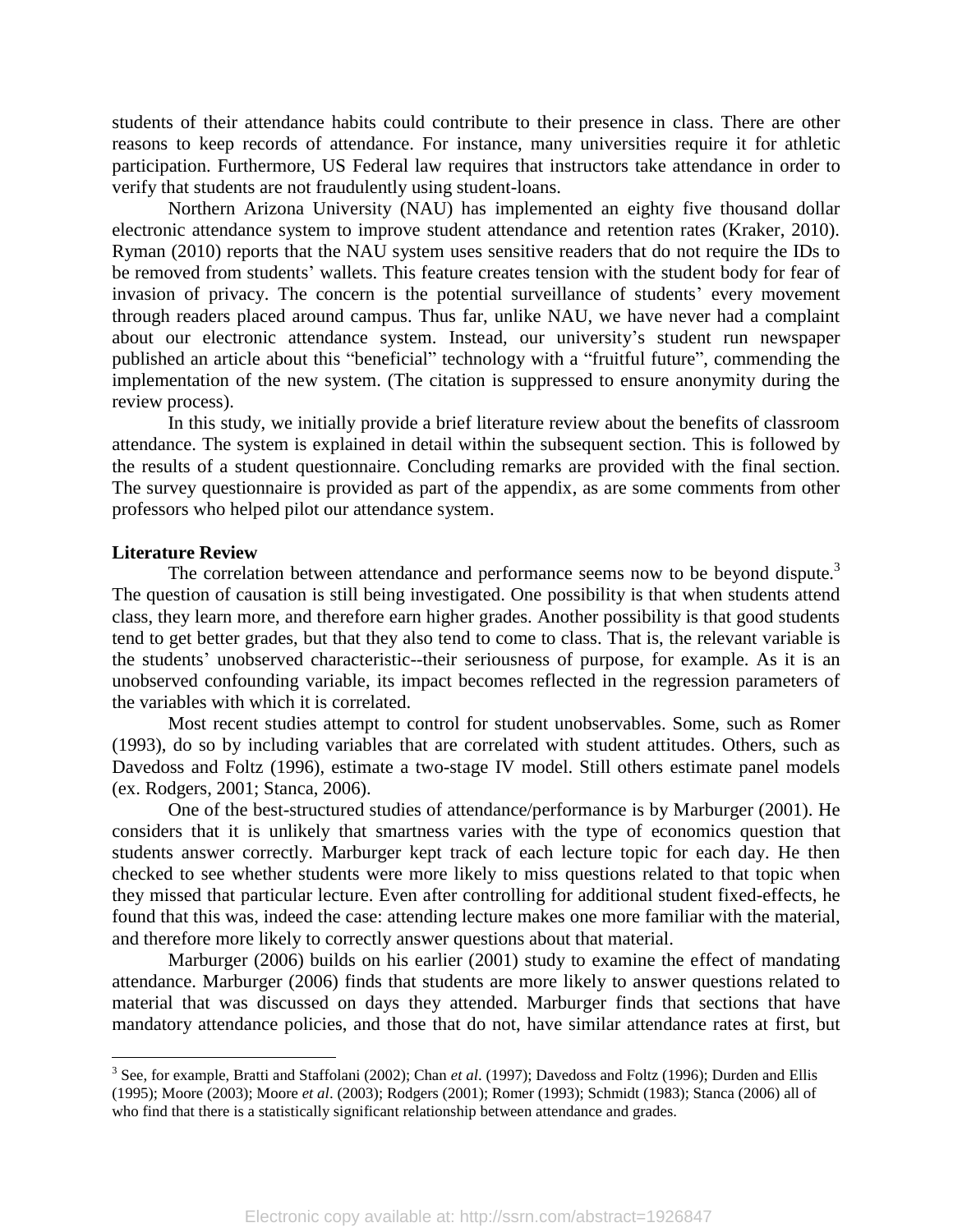these rates tend to diverge dramatically as the semester progresses. The implication is that the policy increases attendance, and that attendance increases performance.

Attendance is also an important issue for on-line lectures, especially for those that involve multi-campus teaching. With the advancements in technology, the experiment described by Freeman (1998) for multi-campus video conferencing is now common. The attendance tracking of the 330 students in Freeman (1998) experiment would have been costly using traditional methods. Our suggested system, however, simplifies the process and enables off-site attendance tracking.

## **Overview**

The consensus among scholars is that attendance is positively correlated with higher grades, and that there may be a causal connection running from attendance to performance.

We developed an automated attendance tracking system using RFID technology. It is, in effect, a magnetic barcode. The RFID tags that we use are little chips, approximately the size of a US quarter, which fit onto a keychain. The RFID scanner is about the size of a deck of playing cards. Each student is given the option of participating in the system. If they do not wish to participate, or if they forget their RFID one day, they have the option of signing in on a sheet of paper.

At the beginning of the semester, each student chooses an RFID tag. The instructor then registers each tag's 10-digit id code with the student's name. Once this is done, each time the student taps his RFID tag onto the reader, the reader emits a "beep" and sends the 10-digit code to a database which records the id-code and the precise date and time that the person beeped in. This is stored as text, which is exportable to any statistical software. Once there, the data can easily be sorted by name, id, date, or time. Thus, we can easily see how many times a student has "beeped in" during the semester, generate a list of all the students who "beeped in" on a particular date or create a list of students who habitually arrive late or depart early.

#### **How the Attendance System Works** *Hardware*

The necessary hardware for this system is inexpensive and easily obtainable on-line. (We have used eBay, as well as several other vendors.) We use a USB 125Khz RFID proximity reader. The reader connects via USB to any computer, and is the size of a deck of playing cards. The tags we used were 125Khz RFID Proximity ID Keyfobs (tokens or key tags). These fit nicely on a keychain and are the size of a quarter. In general, the weaker the signal, the closer the tags must be to the reader for the tags to be "read." The weakness of the signal ensures that students are not tracked around campus, and thereby increases their willingness to participate. You can currently buy the tags for as little as  $29¢$  and the reader for less than \$20.

The 125Khz system was chosen because it is easily obtainable, relatively cheap, and relatively weak. This means that students must approach the podium, where the scanner is located, to beep in. In this way, it is more obvious to the professor if a student tries to beep in twice (once themselves and once for a friend). Moreover, the fact that it is a relatively weak signal means that students need not worry that all their movements are being tracked across campus. (As mentioned earlier, Northern Arizona University tried implementing a high powered RFID system with multiple scanners that could track students throughout campus. This was a very controversial program which generated a lot of resentment among the student body.) Since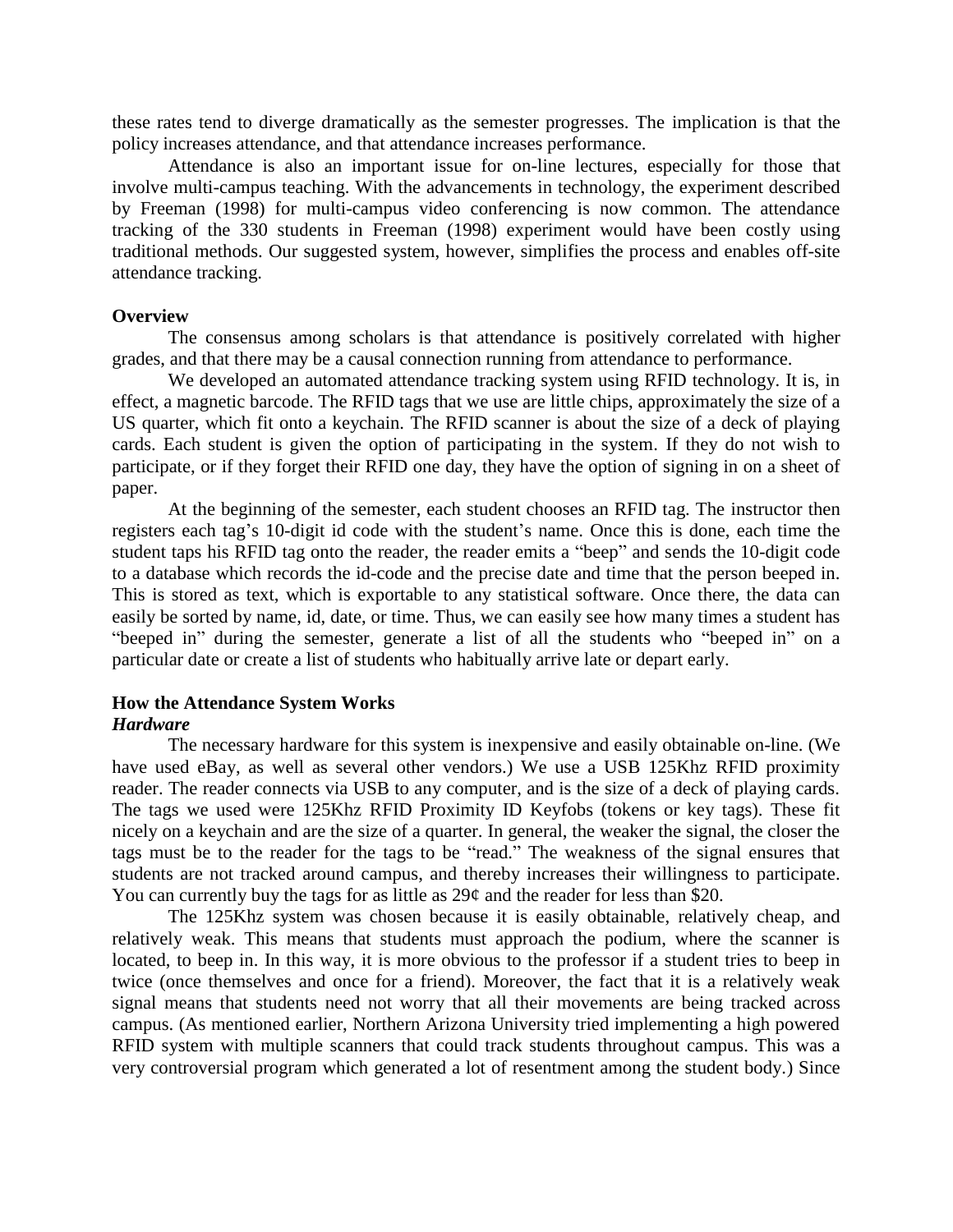our goal is simply to keep track of attendance in our particular classes, a weak 125Khz system is strong enough for our purposes, but not so strong that it invades students' privacy

## *Software*

The suggested electronic attendance system is based on a set of Excel macros. It is important to note that the RFID reader we are suggesting reads the RFID keyfobs as keyboard entries. Therefore, whenever the keyfob is within the proximity of the RFID reader, 10-digit code (and return character at the end) on the keyfob is sent to the computer as if it is a keyboard entry. This means that the instructors can take RFID attendance on a simple text editor, such as Windows Notepad. However, there would be no date or time stamp. The provided Excel macros are a simple way to read the keyfobs via the RFID reader and provide a date and time stamp for each attendance entry. The Excel macros are provided as a suggestion and instructors can write their code using any programming language. The Excel Macro-Spreadsheet can be obtained from the authors. $4$ 

## *Registering students*

 $\overline{a}$ 

When the instructor first opens the Excel file, they see something like Figure 1, but without any names or RFID numbers in the "Students" worksheet. The instructor then has to register each student to an RFID number. Simply enter the student's name in column A, and the id-number in column B. Rather than typing the number, the instructor can simply place the cursor in the appropriate cell in column B and then scan the RFID tag. Scanning is accomplished by placing the RFID tag within an inch of the reader. The RFID reader will automatically enter the 10-digit RFID number into the cell. Registration takes approximately 10-20 seconds per student. If, in the course of the semester, a student loses or breaks their RFID tag, the instructor can simply replace the old number with the new one in the "Students" worksheet.

|                | M7                                   | $f_x$<br>$\overline{\phantom{a}}$ |     |            |   |                        |   |              |   | l× |
|----------------|--------------------------------------|-----------------------------------|-----|------------|---|------------------------|---|--------------|---|----|
|                | А                                    | B                                 | C.  | D          | Ε | F                      | G | Η            | J |    |
| $\mathbf{1}$   | <b>Student</b>                       | RFID Number                       |     |            |   |                        |   |              |   |    |
| $\overline{2}$ | John Doe                             | 12345678                          |     |            |   |                        |   |              |   |    |
| 3              | Sally Smith                          | 456789123                         |     |            |   | <b>Take Attendance</b> |   |              |   |    |
| $\overline{4}$ | Jane Doe                             | 741852963                         |     |            |   |                        |   |              |   |    |
| 5              | Louis Armstrong                      | 789456123                         |     |            |   |                        |   |              |   |    |
| 6              |                                      |                                   |     |            |   |                        |   | $\mathbf{x}$ |   |    |
| 7              |                                      |                                   |     | Attendance |   |                        |   |              |   |    |
| 8              |                                      |                                   |     |            |   |                        |   |              |   |    |
| 9              |                                      |                                   |     |            |   |                        |   |              |   |    |
| 10             |                                      |                                   |     |            |   |                        |   |              |   |    |
| 11             |                                      |                                   |     |            |   | CANCEL                 |   | ОK           |   |    |
| 12             |                                      |                                   |     |            |   |                        |   |              |   |    |
| 13             |                                      |                                   |     |            |   |                        |   |              |   |    |
| 14             |                                      |                                   |     |            |   |                        |   |              |   |    |
| 15             |                                      |                                   |     |            |   |                        |   |              |   |    |
| 16             |                                      |                                   |     |            |   |                        |   |              |   |    |
|                | <b>Students</b><br>$H \rightarrow H$ | Attendance Record                 | ′℃⊒ |            |   | п.                     |   | ШL           |   |    |

Figure 1: Screen shot of taking attendance.

<sup>&</sup>lt;sup>4</sup> The URL is suppressed to ensure anonymity during the review process.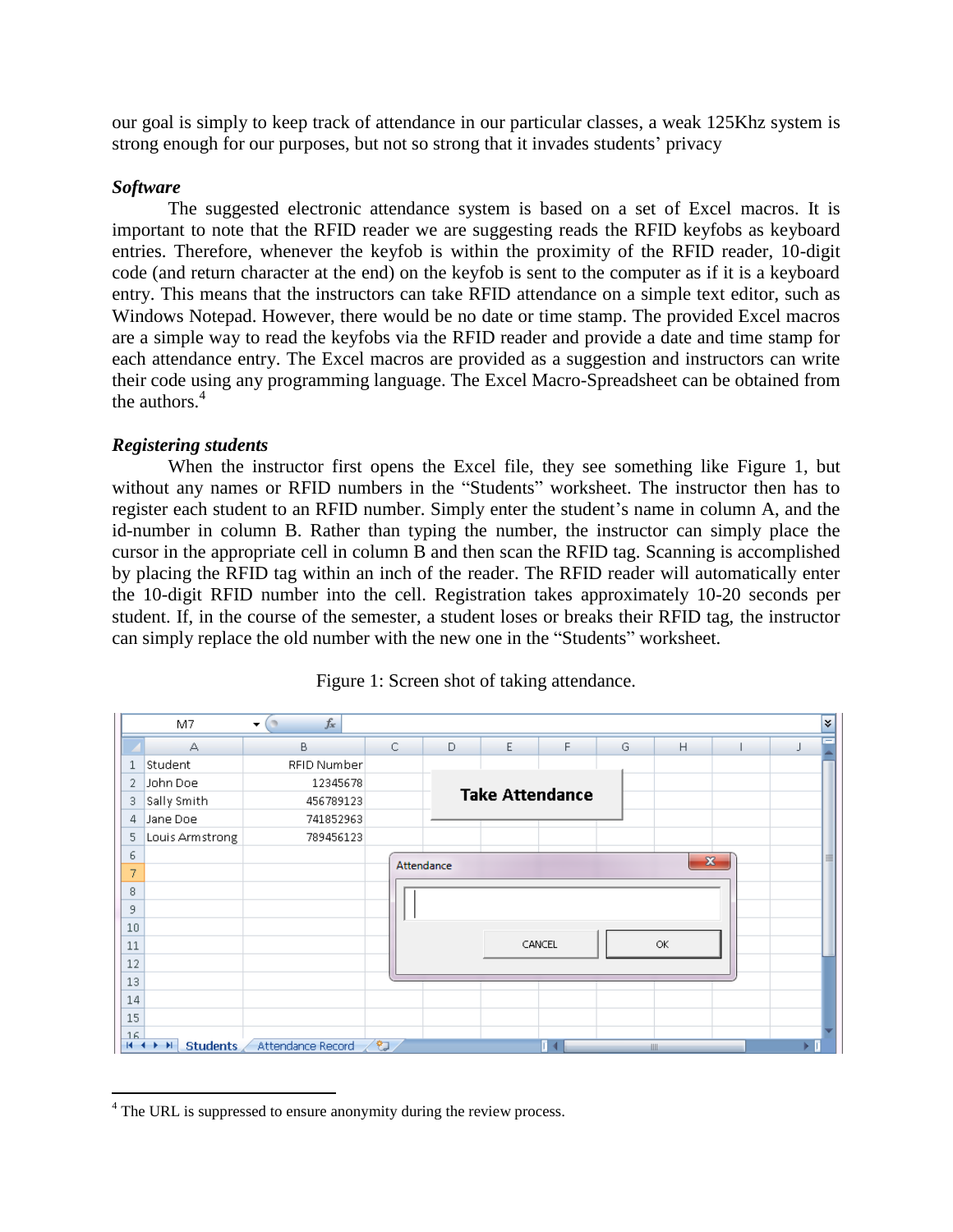#### *Tracking attendance*

In order to take attendance, simply click on the "Take Attendance" button, and the "Attendance" dialogue box pops up. (The cursor is automatically inserted into the window, but be sure not to click the mouse outside this window when taking attendance.) Once the cursor is positioned in the "Attendance" dialogue box, the process is automatic. The student only needs to "beep in" at the beginning of every class session for their attendance to be tracked.

When a student "beeps in", the date and time of the beep, as well as the student's name are recorded on the second worksheet in Excel, the worksheet entitled "Attendance Record." On that worksheet, you will see something like Figure 2, a list showing the students' name, RFID numbers, and the times they scanned their RFID tags. Given that these attendance data are already in Excel, it is easy to sort by date to get a list of students who attended on a particular day, or to sort by name, to see which classes a particular student attended.

What prevents a student from scanning in their friends? The system reads only one RFID tag every three seconds. If you wanted to scan yourself and your friend in, there would be a long awkward pause in front of the podium as you waited three seconds for the scanner to reset. Unlike if you were signing two names on a sheet, you'd be pretty conspicuous.

|                 | N <sub>9</sub>             | $f_x$<br>۰               |                           |   |   |   |   |   | ¥ |
|-----------------|----------------------------|--------------------------|---------------------------|---|---|---|---|---|---|
|                 | А                          | B                        | C.                        | D | E | F | G | Н |   |
| $\mathbf{1}$    | <b>Student</b>             | RFID Number              | Date                      |   |   |   |   |   |   |
| $\overline{2}$  | Jane Doe                   | 741852963                | 9/5/2011 10:58            |   |   |   |   |   |   |
| 3               | John Doe                   | 12345678                 | 9/5/2011 10:58            |   |   |   |   |   |   |
|                 | Sally Smith                | 456789123                | 9/5/2011 10:59            |   |   |   |   |   |   |
| 5.              | Louis Armstrong            | 789456123                | 9/5/2011 11:01            |   |   |   |   |   |   |
| 6               | Louis Armstrong            | 789456123                | 9/7/2011 10:55            |   |   |   |   |   |   |
| 7               | John Doe                   | 12345678                 | 9/7/2011 10:58            |   |   |   |   |   |   |
| 8               | Jane Doe                   | 741852963                | 9/7/2011 11:05            |   |   |   |   |   |   |
| 9               | Sally Smith                | 456789123                | 9/9/2011 10:59            |   |   |   |   |   |   |
|                 | 10 Louis Armstrong         | 789456123                | 9/9/2011 10:59            |   |   |   |   |   |   |
| 11              | John Doe                   | 12345678                 | 9/9/2011 11:02            |   |   |   |   |   |   |
| 12 <sup>°</sup> | John Doe                   |                          | 12345678 9/12/2011 10:55  |   |   |   |   |   |   |
|                 | 13 Louis Armstrong         |                          | 789456123 9/12/2011 10:56 |   |   |   |   |   |   |
|                 | 14 Sally Smith             |                          | 456789123 9/12/2011 10:59 |   |   |   |   |   |   |
|                 | 15 Jane Doe                |                          | 741852963 9/12/2011 11:03 |   |   |   |   |   |   |
| 16              |                            |                          |                           |   |   |   |   |   |   |
|                 | <b>Students</b><br>$H + H$ | <b>Attendance Record</b> |                           |   |   |   | Ш |   |   |

Figure 2: Screen shot of attendance records.

### **Performance**

Given the digital nature of the attendance system, it is easy to correlate student attendance with their grades. In Table 1 we provide the results of a linear regression of each student's final class grade on the percent of classes attended. To be clear, attendance, itself, was never graded; it was simply monitored.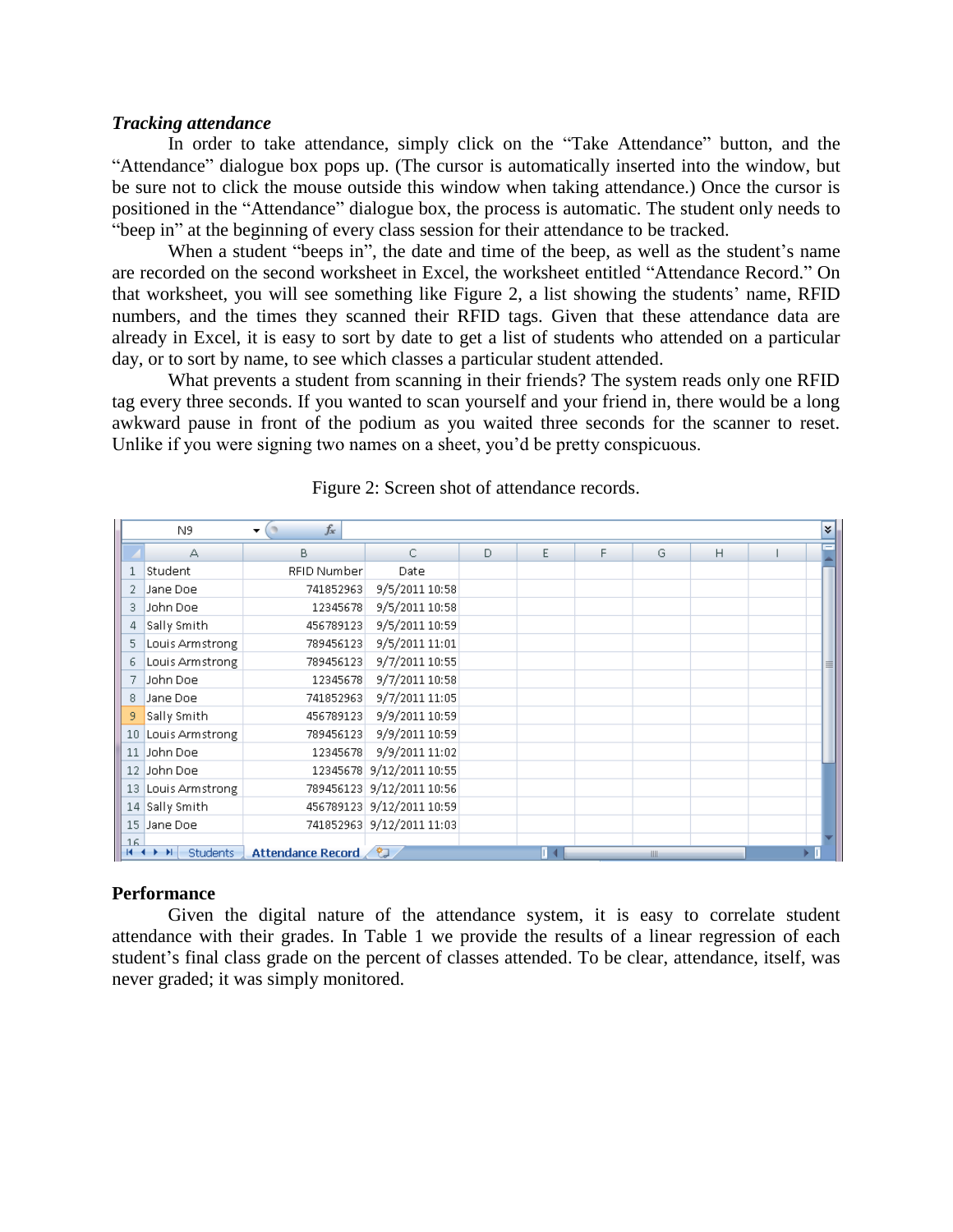|                                                    | Grade (on a 4.0 scale) |  |  |  |  |
|----------------------------------------------------|------------------------|--|--|--|--|
| Attendance pct                                     | $0.72***$              |  |  |  |  |
|                                                    | (0.000)                |  |  |  |  |
| Fall 2011                                          | $-0.57***$             |  |  |  |  |
|                                                    | (0.000)                |  |  |  |  |
| Fall 2012                                          | $0.28**$               |  |  |  |  |
|                                                    | (0.016)                |  |  |  |  |
| Constant                                           | $2.42***$              |  |  |  |  |
|                                                    | (0.000)                |  |  |  |  |
| <b>Observations</b>                                | 377                    |  |  |  |  |
| R-squared                                          | 0.137                  |  |  |  |  |
| p-values are in parentheses. * significant at 10%; |                        |  |  |  |  |
| ** significant at 5%; *** significant at           |                        |  |  |  |  |
| 1%                                                 |                        |  |  |  |  |
| The dependent variable is the student's grade,     |                        |  |  |  |  |

Table 1: Student Attendance and Grades

Attendance is measured continuously from 0 to 1.

calculated on a 4.0 scale.

#### **Questionnaires**

We asked students in several sections to complete a questionnaire on the RFID system. (See Appendix for a copy of the questionnaire.) Of the 234 students enrolled, 172 students were present on the last day of class and responded to the questionnaire. Of those 172 students, 159 (92%) were RFID users. (See Table 2.) Of the RFID users, when asked why they chose to use one, the most common response was some version of "Because it was easy." In fact, the word "easy" showed up in 47% of the responses.

| Response | Frequency | Percent |
|----------|-----------|---------|
| No       | 13        | 7.56    |
| Yes      | 159       | 92.44   |
| Total    | 172       | 100.00  |

Table 2: Did you use the RFID system?

Students were then asked whether they liked the RFID system. (See Table 3) The allowable answers were "no," "low," "neutral," "ok," and "yes." The results were heavily skewed toward the positive responses "ok" and "yes." In fact, only one student answered "no" or "low." When asked "why", again the most common response was that it was "easy." Thirty-two percent of RFID users' answers included the word "easy."

Table 3: Did you like the RFID system?

| Response | Frequency Percent |      |
|----------|-------------------|------|
| No.      |                   | 0.63 |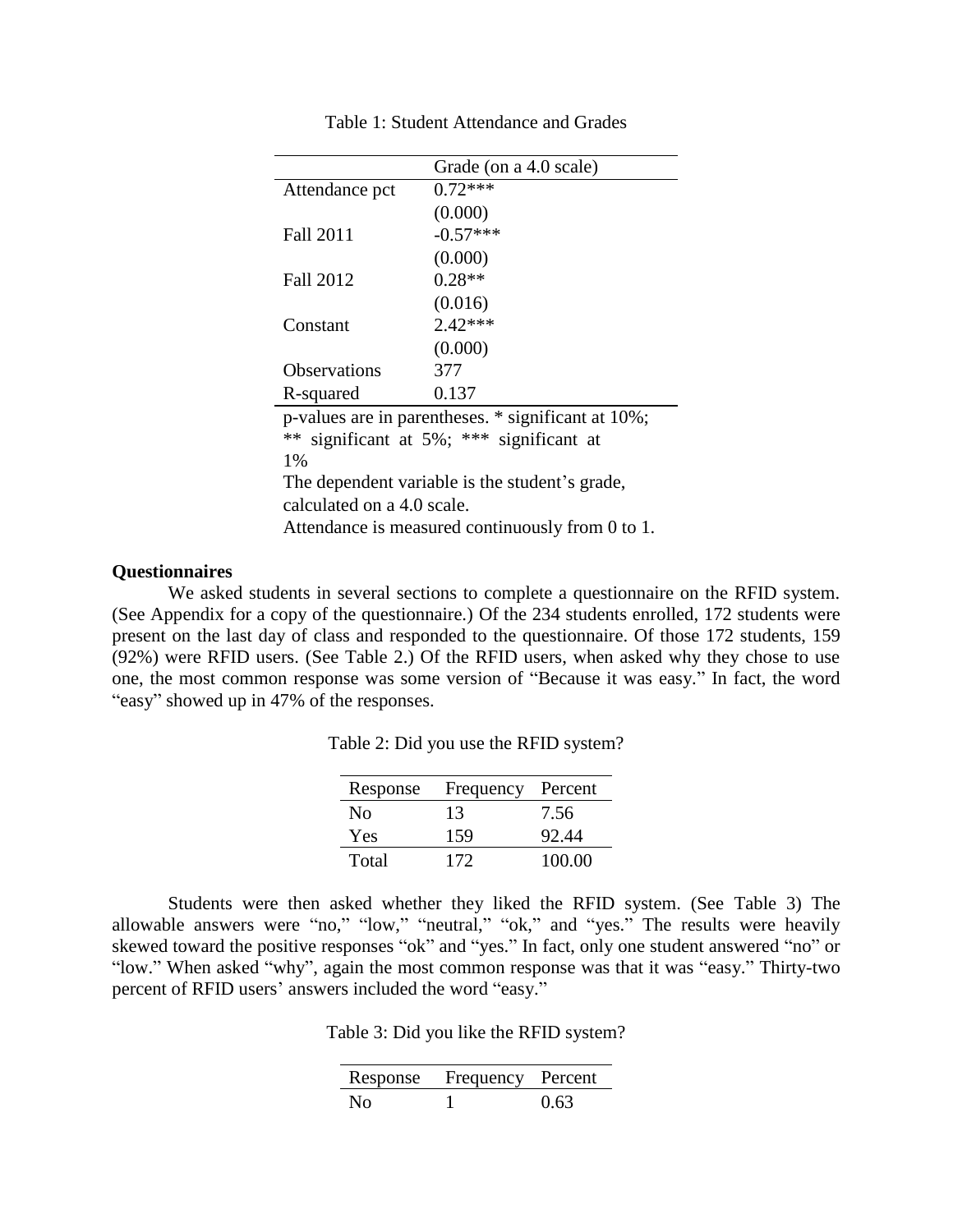| Low     | 0   | 0.00   |
|---------|-----|--------|
| Neutral | 10  | 6.29   |
| OK.     | 19  | 11.95  |
| Yes     | 129 | 81.13  |
| Total   | 159 | 100.00 |

We then asked the students whether the RFID system encouraged them to change their attendance habits. Allowable answers were: "no," "not much," "somewhat," and "yes." (See Table 4.) One-third of students indicated that the electronic attendance system changed their attendance.

Table 4: Did your attendance habits change because of the RFID system?

| Response | Frequency | Percent |  |
|----------|-----------|---------|--|
| No       | 85        | 53.80   |  |
| Not much | 23        | 14.56   |  |
| Somewhat | 34        | 21.52   |  |
| Yes      | 16        | 10.13   |  |
| Total    | 158       | 100.00  |  |

Finally, we asked whether students would suggest adopting the RFID system in other courses? Allowable answers were "no," and "yes." (See Table 5.) One hundred and fifty-five of the 159 students (97.5%) indicated that they would suggest using this technology in other classes. In fact, of the thirteen students who chose not to use the RFID system, only two said they would not recommend the system; two were neutral; and nine indicated that they would suggest the RFID system to other classes. In followup discussions with some of the students who chose not to participate, the consensus was that it seemed invasive, with one student likening it to a "lo jack." This was not the common opinion of the majority of the class, however.

Table 5: Would you suggest the RFID system?

| Response | Frequency Percent |        |
|----------|-------------------|--------|
| Nο       |                   | 2.52   |
| Yes      | 155               | 97.48  |
| Total    | 159               | 100.00 |

It is our belief that merely taking roll encourages attendance, which in turn can boost learning. This is clearly fodder for future research—research made easier with our electronic tracking system.

#### **Concluding Remarks**

The technology that we use is called Radio Frequency Identification, or RFID. It is similar in concept to a barcode. Each student is given an RFID tag, which is the size of a quarter and fits easily on a keychain. Each RFID tag has a magnetic signature which corresponds to a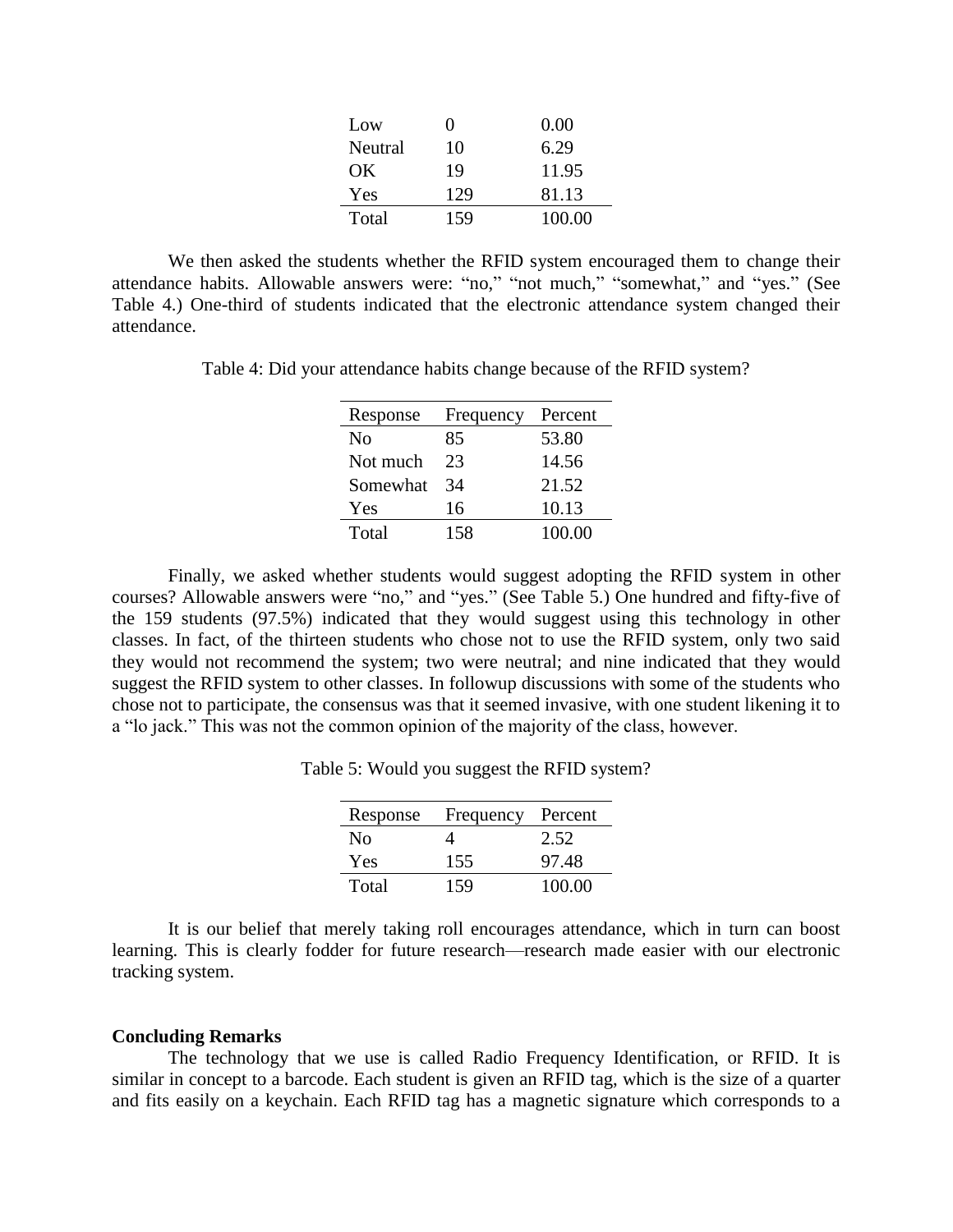10-digit ID number. When the tag is placed within one inch of an RFID scanner, the scanner "reads" the number, beeps, and makes note of the 10-digit number, and the time and date when it was scanned. This is not GPS. It doesn't track a student's movement around campus. It only makes a note of the instant that the tag was voluntarily placed within one inch of the reader.

Registering an RFID tag to a student takes between ten to twenty seconds per student. After this, the system runs itself and takes no class time at all. The number of students who opt out has been very low, so we don't have to keep track of many signatures, names, and attendance sheets.

The RFID technology has some advantages and disadvantages relative to the increasingly popular "clicker" technology. It is not unusual for instructors to require the expensive clickers, while using them only for attendance. The RFID tags we use retail for approximately  $29¢$ . On the other hand, these tags are not interactive: they can't answer multiple choice questions. They do one thing, but they do it well and without controversy: they are simply for attendance management.

Most importantly, the RFID attendance system provides reliable and unbiased attendance data which includes time of arrival or time of departure. This is important for future research on the attendance/performance relationship.

#### **References**

- Bratti, M., Staffolani, S., 2002. Student time allocation and educational production functions. HEW 0207001. EconWPA.
- Chan, K.C., Shum, C., Wright., D.J., 1997. Class attendance and student performance in principles of finance. *Financial Practice and Education* 7, 58-65.
- Davedoss, S., Foltz, J., 1996. Evaluation and factors influencing student class attendance and performance. *American Journal of Agricultural Economics*, 78, 499-507.
- Durden, G.C., Ellis, L.V., 1995. The effects of attendance on student learning in principles of economics. *American Economic Review (proceedings)* 83, 343-346.
- Freeman, M., 1998. Video conferencing: A solution to the multi-campus large classes problem? *British Journal of Educational Technology* 29, 197-210.
- Kraker, D., 2010. University Attendance Scanners Make Some Uneasy. <http://www.npr.org/templates/story/> story.php?storyId=129482104.
- Marburger, D. R., 2001. Absenteeism and undergraduate exam performance. *Journal of Economic Education* 32, 99-109.
- Marburger, D. R., 2006. Does mandatory attendance improve student performance? *Journal of Economic Education* 37, 148-155.
- Moore, R., 2003. Helping students succeed in introductory biology classes: Does improving student's attendance also improve their grades? *Bioscene* 29, 17-25.
- Moore, R., Jensen, M., Hatch, J., Duranczyk, I., Staats, S., Koch, L., 2003. Showing up: The importance of class attendance for academic success in introductory science courses. *The American Biology Teacher* 65, 325-329.
- Rodgers, J.R., 2001. A panel-data study of the effect of student attendance on university performance. *Australian Journal of Education* 45, 284-295.
- Romer, D., 1993. Do students go to class? Should they? *Journal of Economic Perspectives* 7, 167-174.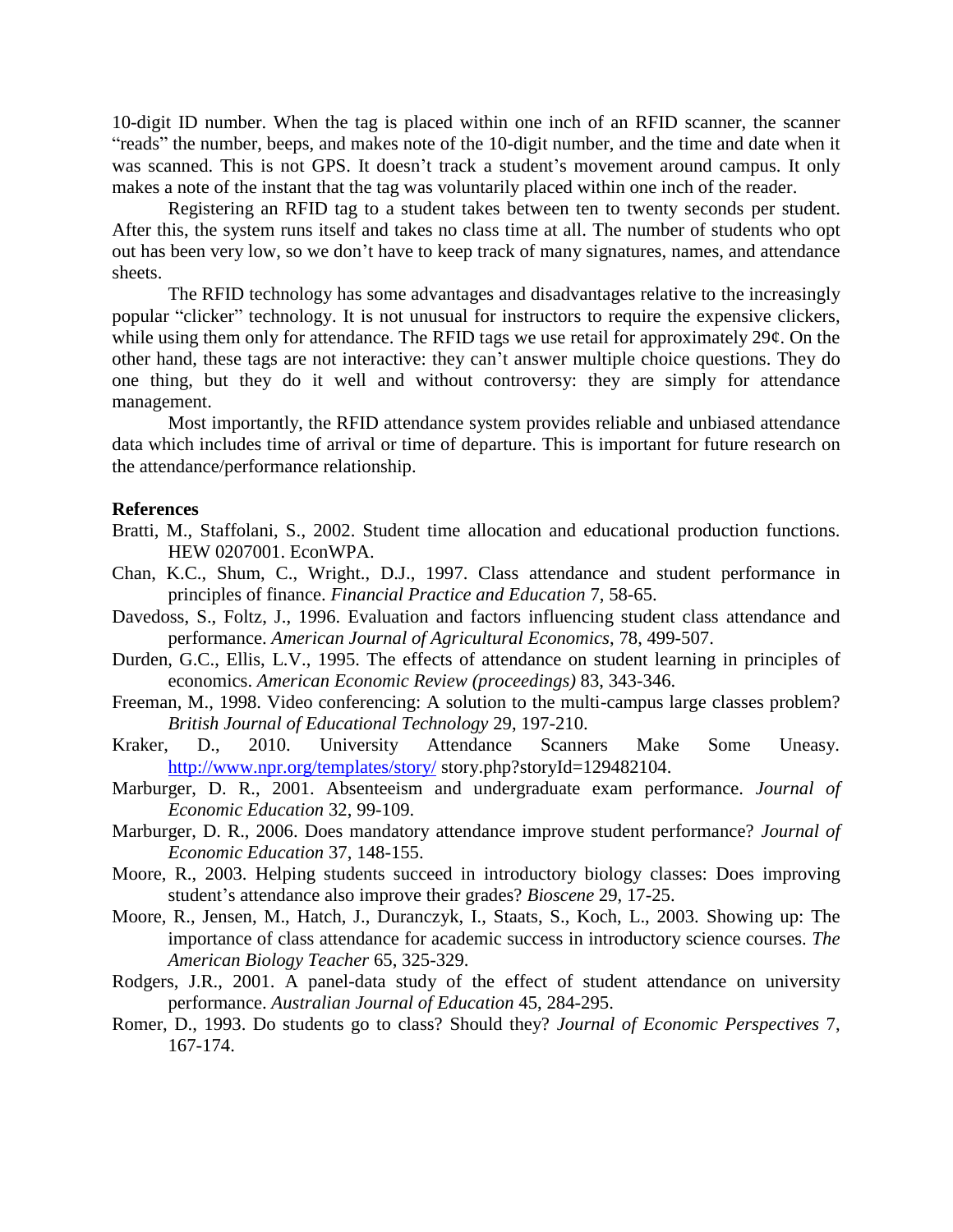- Ryman, A., 2010. Skipping class? NAU high-tech system will know. <http://www.azcentral.com/news/articles/2010/> 04/27/20100427nau-studentattendance.html.
- Schmidt, R.M., 1983. Who maximizes what? A study in student time allocation. *American Economic Review* 73, 23-28.
- Stanca, L., 2006. The effects of attendance on academic performance: Panel data evidence for introductory microeconomics. *Journal of Economic Education* 37, 251-266.